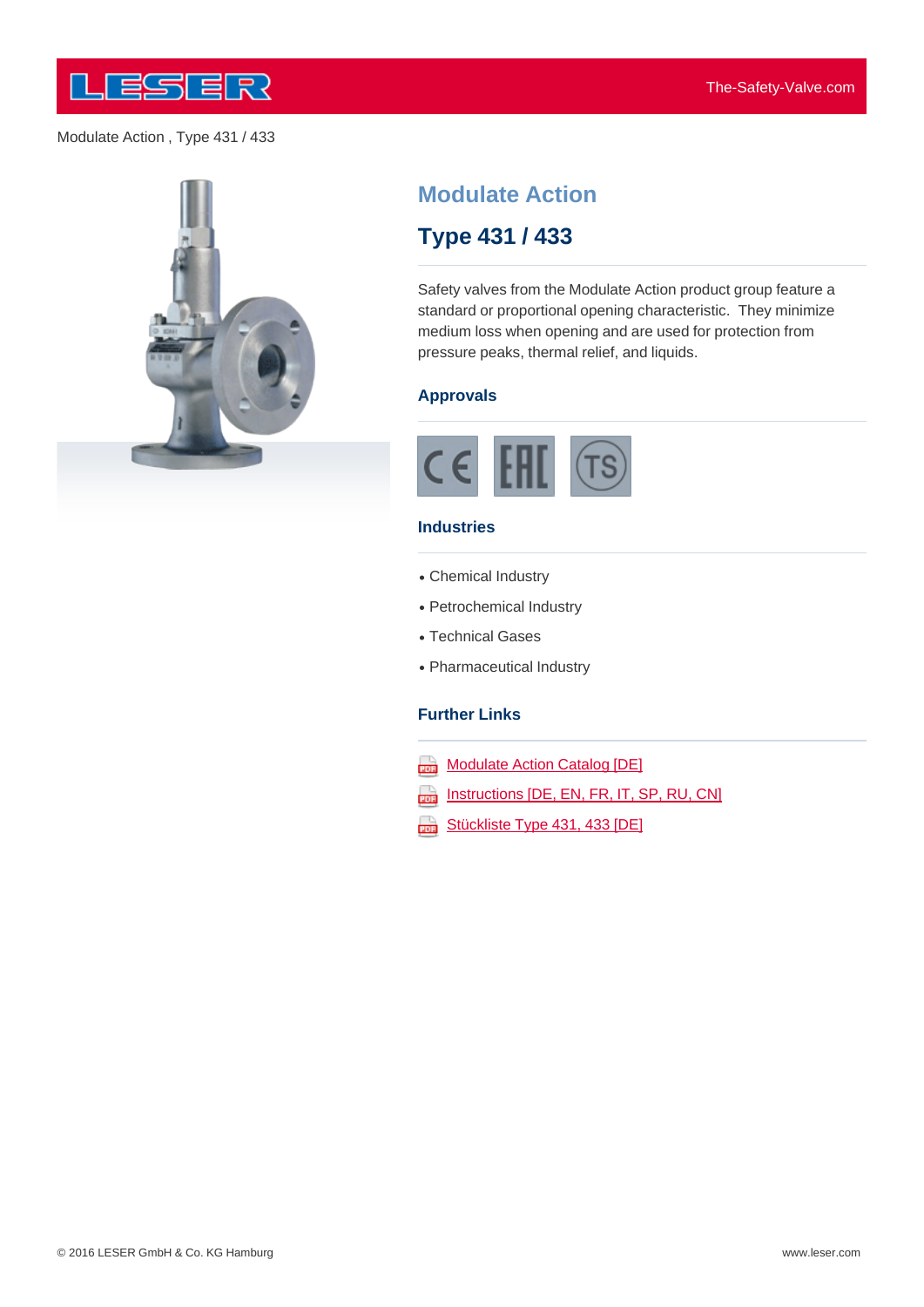

#### Modulate Action , Type 431 / 433

#### **Datasheet**

| <b>Product info</b>                      | <b>Metric unit</b>                                                  | <b>US unit</b>                                                             |
|------------------------------------------|---------------------------------------------------------------------|----------------------------------------------------------------------------|
| Key feature                              | Medium capacities with a large proportional opening<br>range        | Medium capacities with a large proportional opening<br>range               |
| Nominal diameter inlet                   | DN 15 - DN 150                                                      | $1/2" - 6"$                                                                |
| Nominal diameter<br>outlet               |                                                                     |                                                                            |
| Pressure                                 |                                                                     |                                                                            |
| Actual orifice diameter 12 - 92 mm<br>d0 |                                                                     | $0,47 - 3,62$ in                                                           |
| Actual orifice area A0                   | $113 - 6.648$ mm <sup>2</sup>                                       | $0,175 - 10,3$ in <sup>2</sup>                                             |
| Pressure                                 | $0,2 - 40$ bar                                                      | 2,9 - 580,15 psig                                                          |
| Flange rating inlet                      | PN 16 - PN 40                                                       | CL150 - CL300                                                              |
| Temperature acc. to<br><b>DIN EN</b>     | -270 to 450 $^{\circ}$ C                                            | -454 to 842 °F                                                             |
| Temperature acc. to<br><b>ASME</b>       |                                                                     |                                                                            |
| Body material                            | 0.6025, 0.7043, 1.0619, 1.4408                                      | Cast iron, Ductile Gr. 60-40-18, SA 216 WCB, SA<br>351 CF8M                |
| <b>KUB-Materials</b>                     |                                                                     |                                                                            |
| Valve connection                         | Flange acc. to DIN EN 1092 or ASME B16.5                            | Flange acc. to DIN EN 1092 or ASME B16.5                                   |
| <b>Bellows</b>                           | Stainless steel and elastomer                                       | Stainless steel and elastomer                                              |
| Type of loading                          | Spring loaded                                                       | Spring loaded                                                              |
| Approvals                                | PED/ DIN EN ISO 4126-1, PED/ AD 2000-Merkblatt<br>A2, AQSIQ,<br>EAC | PED/ DIN EN ISO 4126-1, PED/ AD 2000-Merkblatt<br>A2, AQSIQ,<br><b>EAC</b> |
| Specials                                 | Units converted; No approvals acc. to ASME                          | Units converted; No approvals acc. to ASME                                 |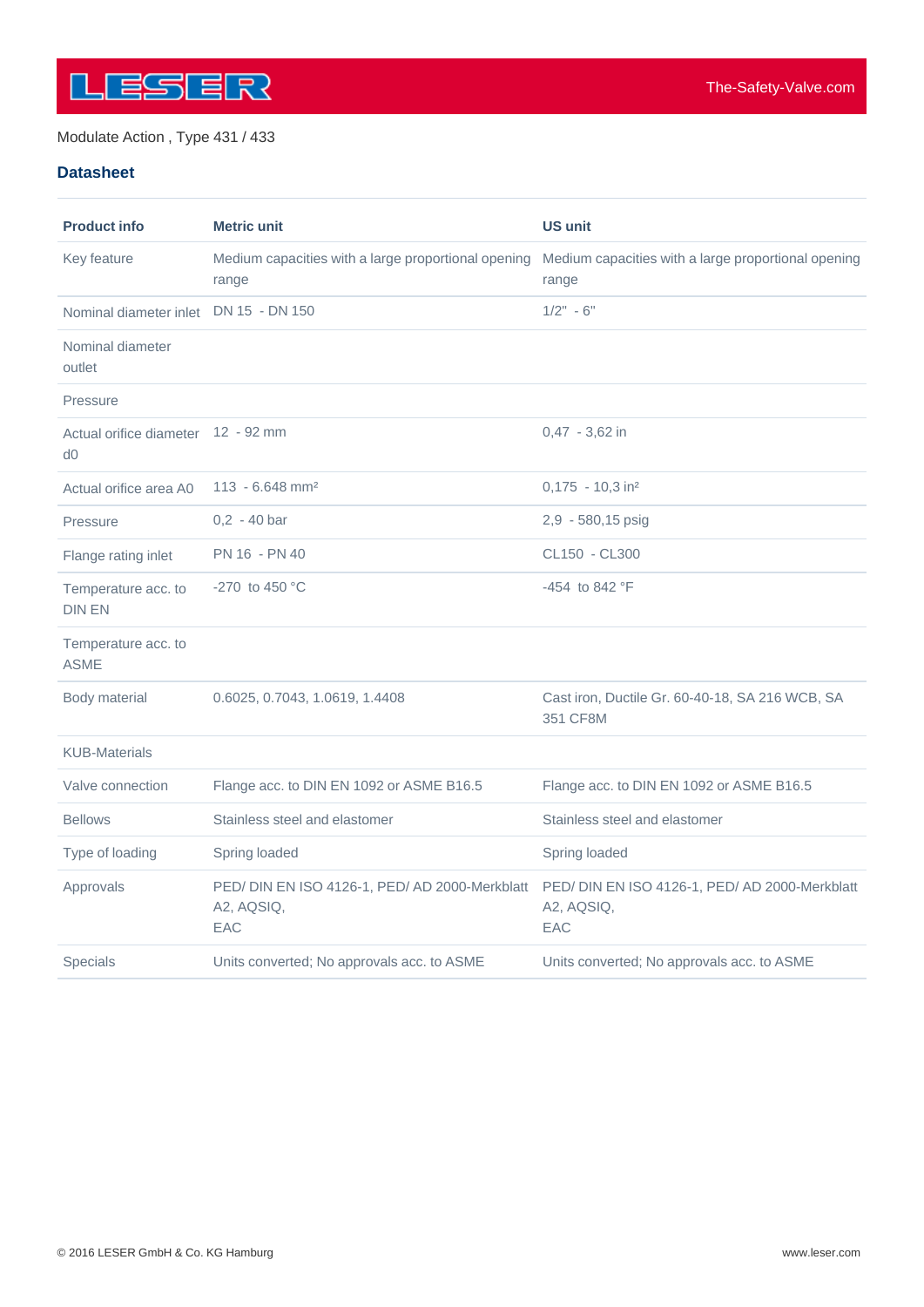Modulate Action , Type 431 / 433

## **Options**

| <b>Feature</b>  |                                                              | <b>Option Code</b>       |
|-----------------|--------------------------------------------------------------|--------------------------|
| <b>Disc</b>     | metal sealing, with detachable lifting aid                   | J26                      |
|                 | metal sealing, bull-race                                     | J24                      |
|                 | metal sealing, 1.4404                                        | L44                      |
|                 | metal sealing, 1.4404 stellited                              | J25                      |
|                 | with soft sealing O-ring CR "K"                              | J21                      |
|                 | with soft sealing O-ring EPDM "D"                            | J22                      |
|                 | with soft sealing O-ring FKM "L"                             | J23                      |
|                 | with soft sealing O-ring FFKM "C"                            | J20                      |
|                 | with soft sealing plate SP "T"                               | J49                      |
|                 | with soft sealing plate PCTFE "G"                            | <b>J48</b>               |
|                 | with soft sealing platePTFE "A"                              | J44                      |
| Seat/nozzle     | Stellited sealing surface / seat                             | L61                      |
| <b>Bellows</b>  | Balanced bellows with closed bonnet                          | <b>J78</b>               |
|                 | Balanced bellows with open bonnet                            | <b>J68</b>               |
|                 | Balanced bellows for low set pressures with<br>closed bonnet | J78J63                   |
|                 | Balanced bellows for low set pressures with<br>open bonnet   | J68J63                   |
|                 | Special materials INCONEL                                    | J78S15 + Werkstoffbez.   |
|                 | Special materials Hastelloy                                  |                          |
|                 | Elastomer bellows EPDM                                       | J79                      |
|                 | Elastomer bellows NBR                                        | <b>J87</b>               |
| Caps and levers | Screwed cap H2                                               |                          |
|                 | Screwed plain lever H3                                       |                          |
|                 | Screwed packed lever H4                                      |                          |
| Spring          | heat resistant                                               | X01                      |
|                 | corrosive resistant 1.4310                                   | X04                      |
| Test gag        | for Cap H2                                                   | J70                      |
|                 | for lifting device H4                                        | <b>J69</b>               |
| <b>Bonnet</b>   | closed                                                       | see Art.No.              |
|                 | open                                                         | see Art.No.              |
| Heating jacket  |                                                              | $\overline{\phantom{0}}$ |
| Lift indicator  | for lifting device H4                                        | J39J93                   |
| Lift stopper    | ring                                                         | J51                      |
|                 | actuate screw H2                                             | J52                      |
|                 | actuate screw H4                                             | J50                      |
| Drain hole      | G1/4                                                         | J18                      |
|                 | G1/2                                                         | J19                      |
| O-ring-damper   | O-ring damper H2                                             | J65                      |
|                 | O-ring damper H4                                             | <b>J66</b>               |